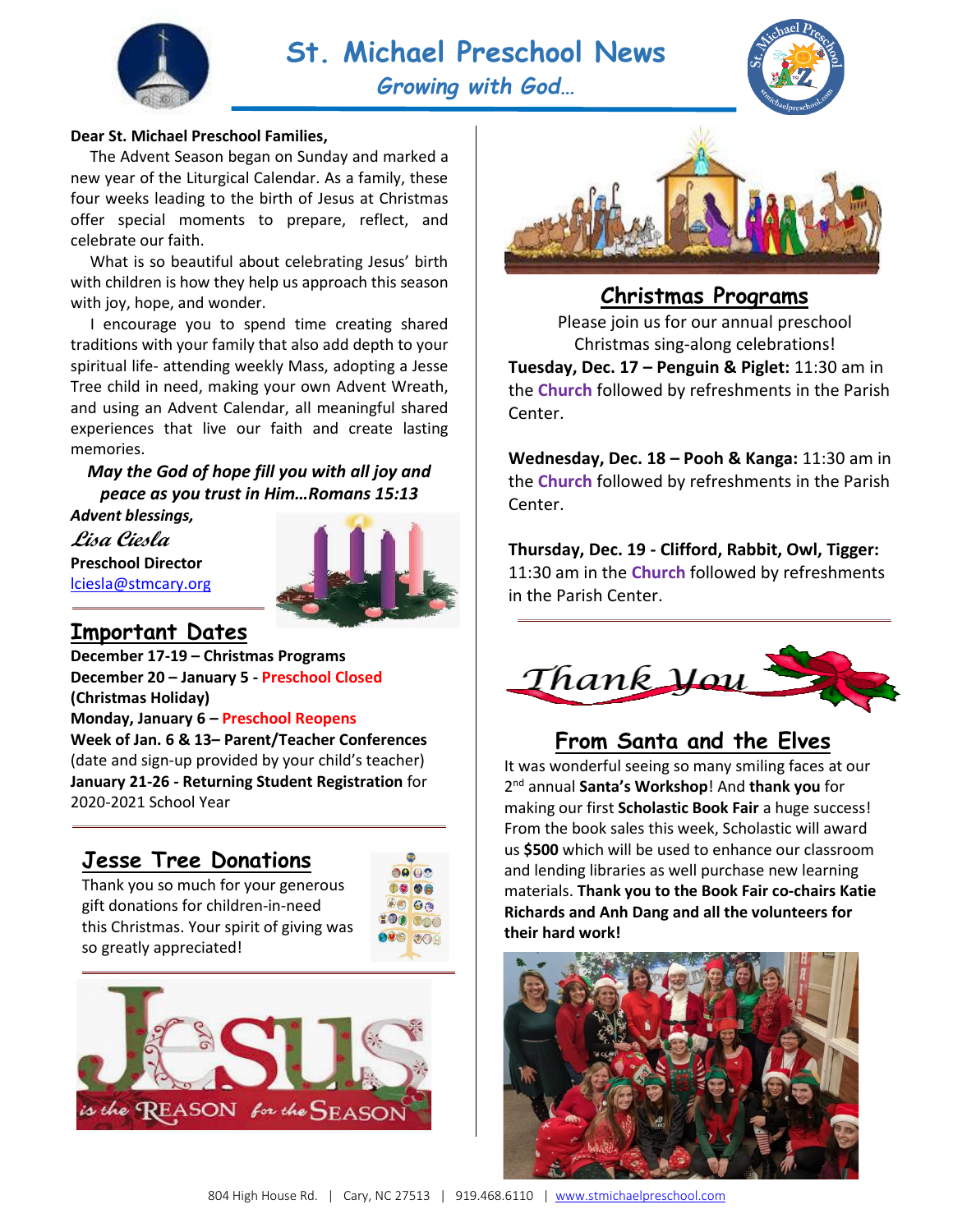## **St. Michael Preschool Registration 2020-2021 School Year** *Growing with God…*

*Where the joy of learning is nurtured through socialization and play as we grow in our love of Jesus*

*Half-day Preschool for children ages 2-5, including Transitional Kindergarten*

*Extended Day Programs: Early Arrival, Lunch Program, and Monthly Adventure Camps*

#### Registration:

Returning Students – begins Tuesday Jan. 21, 2020 Parishioners – begins Mon., Jan. 27, 2020 Non-Parishioners – begins Mon., Feb. 3, 2020

#### Information Sessions:

January 7, 15, 23 at 10:00 am or call for an appointment 919-468-6110

#### Program Changes:

- Both 4-Day 4's Classes will be Monday Thursday
- Discovery Day Fridays\* for the option to add an additional day to your current preschool program (\*Pilot Program Coming this Spring)
- Church Finance Council is currently reviewing tuition rate changes. Information coming soon!

*We hope you'll join us for another great year of Growing with God as we pray, play, and learn together*.



## **Adventure Camp**

Limited spots remain in our super fun Adventure Camps. These camps are offered to **preschoolers 3 years and older**. Camps will occur **one Thursday and Friday per month**. **[CLICK HERE](https://onrealm.org/StMichaelArchangel/PublicRegistrations/Event?linkString=M2Q1MTQ1OTQtZjZlYi00NWMyLTk4YzktYWE2ODAwZWEyYjY4)** to see which camps still have seats available and to register. \*You might have to click "forgot password" if you do not have or know your password for the registration system.

- **Thurs., Jan. 9 Outer Space**
- **Fri., Jan. 11 Star Wars**
- **Thurs., Feb. 6 – Instruments**
- **Fri., Feb. 7 – Music**





## **INCLEMENT WEATHER POLICY**

**Closings and Delays**: Our policy is to **assess conditions on St. Michael Campus and the local area to determine closings or delays at the preschool**. We understand this may

not always reflect weather conditions in your area or follow the Wake County School closings or delays, so please use your discretion when bringing your child to school.

Parents will be informed of school closings and delays via our all call communication system through the primary phone, text message, and email provided. If this information needs to be updated at this time, please let the preschool office know.

**On delayed openings, Early Arrival and Lunch Programs are canceled and children bring a lunch and attend from 11:00-1:00 pm.** This later dismissal time may interfere with younger children's nap schedules, so again, please use your best judgment in sending your preschooler on these days.

## **Early Arrival & Lunch Programs**

Need time to run errands, get to an appointment, or just have some extra time for yourself? We can help! We still have openings in our **early arrival** and **lunch programs**. Email [mlanuti@stmcary.org](mailto:mlanuti@stmcary.org) to register.